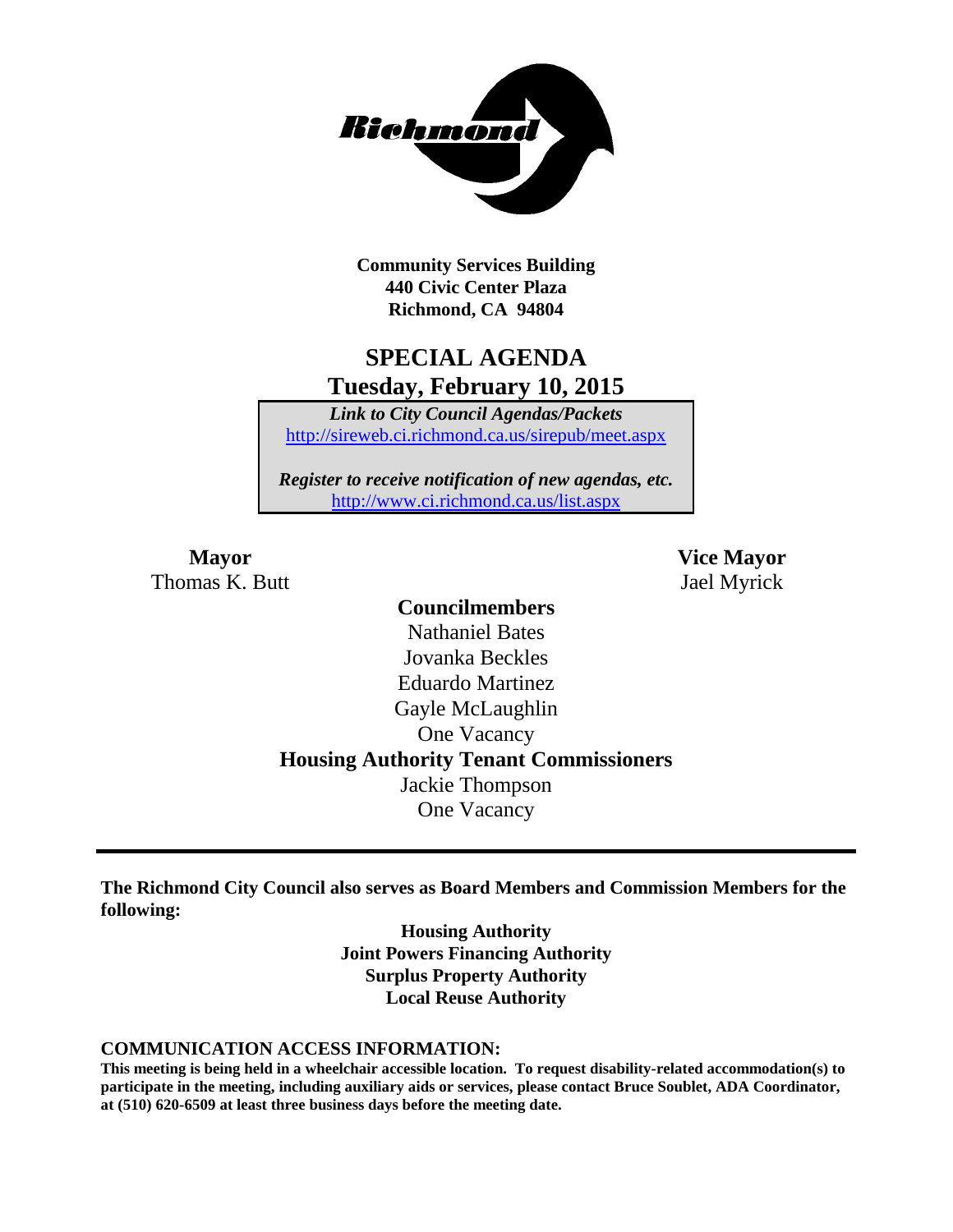# **MEETING PROCEDURES**

The City of Richmond encourages community participation at its City Council meetings and has established procedures that are intended to accommodate public input in a timely and time-sensitive way. As a courtesy to all members of the public who wish to participate in City Council meetings, please observe the following procedures:

**PUBLIC COMMENT ON AGENDA ITEMS:** Anyone who desires to address the City Council on items appearing on the agenda must complete and file a pink speaker's card with the City Clerk **prior** to the City Council's consideration of the item. Once the City Clerk has announced the item and discussion has commenced, no person shall be permitted to speak on the item other than those persons who have submitted their names to the City Clerk. Your name will be called when the item is announced for discussion. **Each speaker will be allowed TWO (2) MINUTES to address the City Council on NON-PUBLIC HEARING items listed on the agenda.**

### **SPEAKERS ARE REQUESTED TO OCCUPY THE RESERVED SEATS IN THE FRONT ROW BEHIND THE SPEAKER'S PODIUM AS THEIR NAME IS ANNOUNCED BY THE CITY CLERK.**

**CONDUCT AT MEETINGS: Richmond City Council meetings are limited public forums during which the City strives to provide an open, safe atmosphere and promote robust public debate. Members of the public, however, must comply with state law, as well as the City's laws and procedures and may not actually disrupt the orderly conduct of these meetings. The public, for example, may not shout or use amplifying devices, must submit comment cards and speak during their allotted time, may not create a physical disturbance, may not speak on matters unrelated to issues within the jurisdiction of the City Council or the agenda item at hand, and may not cause immediate threats to public safety.** 

**CITY HARASSMENT POLICY: The City invites public comment and critique about its operations, including comment about the performance of its public officials and employees, at the public meetings of the City Council and boards and commissions. However, discriminatory or harassing comments about or in the presence of City employees, even comments by third parties, may create a hostile work environment, if severe or pervasive. The City prohibits harassment against an applicant, employee, or contractor on the basis of race, religious creed, color, national origin, ancestry, physical disability, medical condition, mental disability, marital status, sex (including pregnancy, childbirth, and related medical conditions), sexual orientation, gender identity, age or veteran status, or any other characteristic protected by federal, state or local law. In order to acknowledge the public's right to comment on City operations at public meetings, which could include comments that violate the City's harassment policy if such comments do not cause an actual disruption under the Council Rules and Procedures, while taking reasonable steps to protect City employees from discrimination and harassment, City Boards and Commissions shall adhere to the following procedures. If any person makes a harassing remark at a public meeting that violates the above City policy prohibiting harassment, the presiding officer of the meeting may, at the conclusion of the speaker's remarks and allotted time: (a) remind the public that the City's Policy Regarding Harassment of its Employees is contained in the written posted**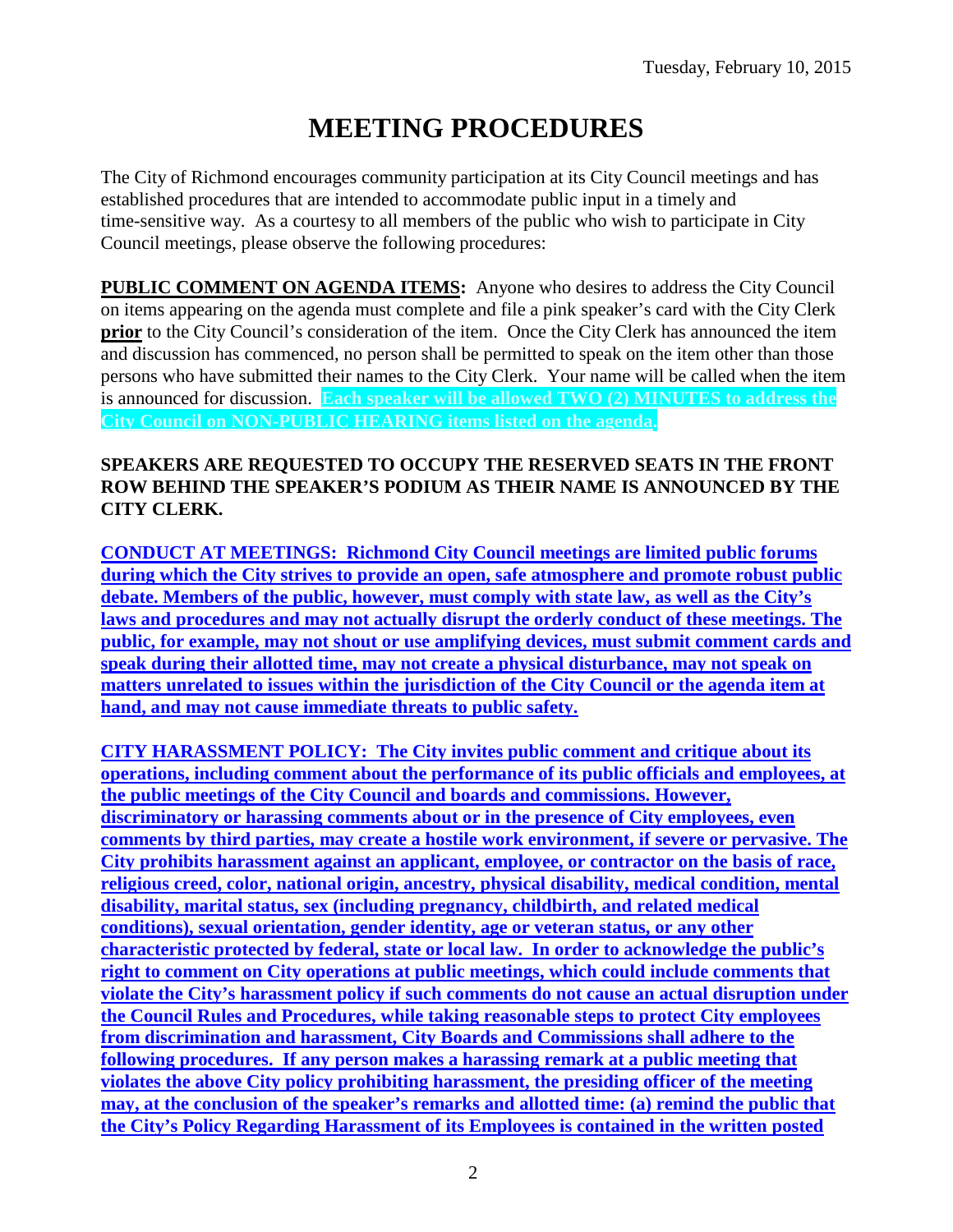Tuesday, February 10, 2015

agenda; and (b) state that comments in violation of City policy are not condoned by the City and will play no role in City decisions. If any person makes a harassing remark at a public meeting that violates the above City policy, any City employee in the room who is offended by remarks violating the City's policy is excused from attendance at the meeting. No City employee is compelled to remain in attendance where it appears likely that speakers will make further harassing comments. If an employee leaves a City meeting for this reason, the presiding officer may send a designee to notify any offended employee who has left the meeting when those comments are likely concluded so that the employee may return to the meeting. The presiding officer may remind an employee or any council or board or commission member that he or she may leave the meeting if a remark violating the City's harassment policy is made. These procedures supplement the Council Rules and Procedures relating to disruption of orderly conduct at Council meetings.

Any law enforcement officer on duty or whose service is commanded by the presiding officer shall be Sergeant-at-Arms of the Council meetings. He/she, or they, shall carry out all orders and instructions given by the presiding officer for the purpose of maintaining order and decorum at the Council meetings (City Council Rules of Procedure and Order Section III F, RMC Section 2.12.030).